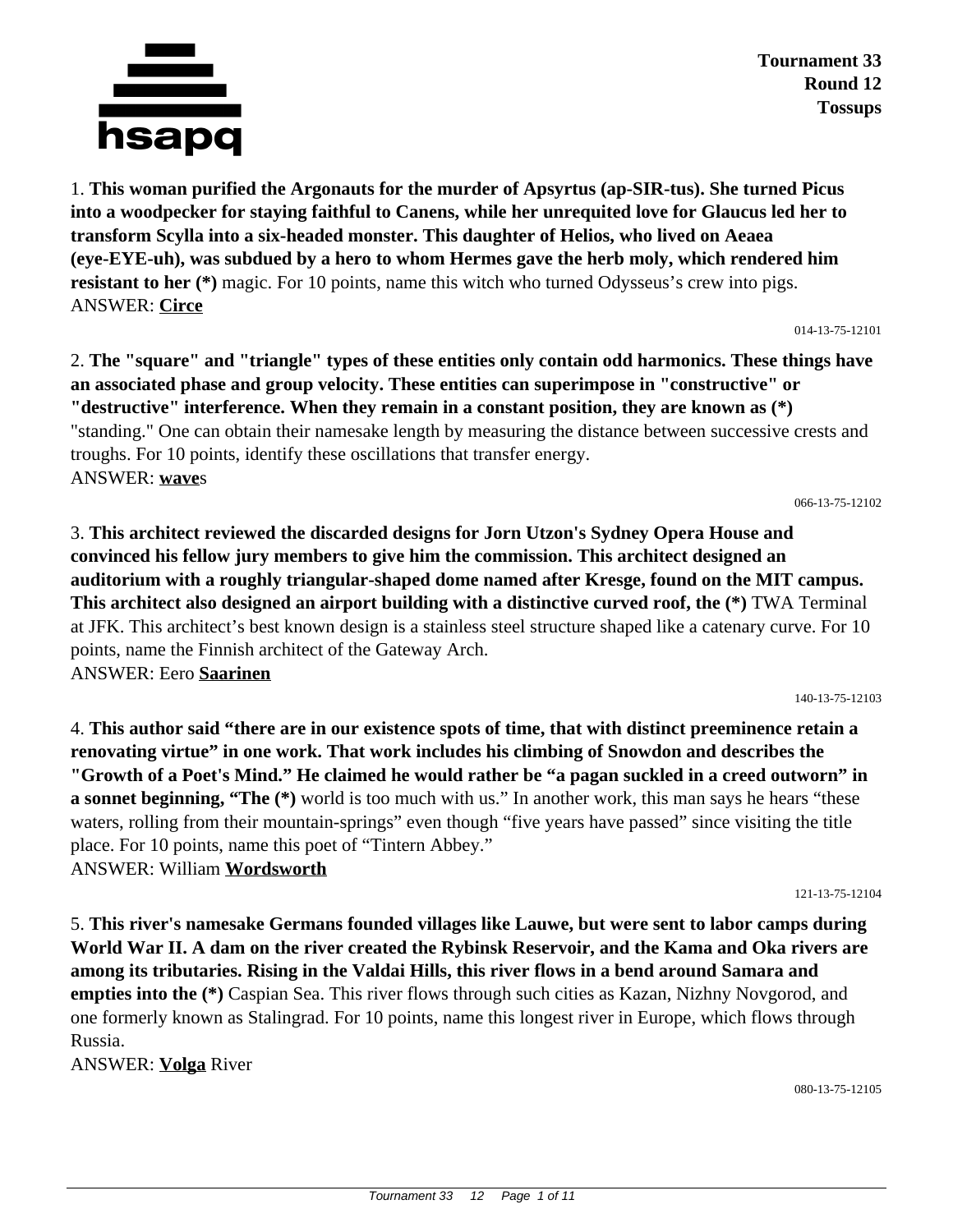6. **In August 2012, Armenia broke diplomatic ties with this country after it released an Azerbaijani citizen who had killed an Armenian here. A leader of its Jobbik party was condemned in November 2012 for proposing that an index of Jewish government officials be maintained. The founder of its ruling party wrote in January 2013 that (\*)** Gypsies are "animals who behave like animals" in another scandal for the Fidesz (fid-ESH) government of prime minister Viktor Orban. For 10 points, name this country, which used to be part of a "dual monarchy" with its western neighbor Austria. ANSWER: **Hungary** [or **Magyarorszag**]

019-13-75-12106

7. **Shortly prior to this event, Heinrich Muller sent a telegram instructing police not to interfere with this event's participants. The boxer Max Schmeling sheltered two boys during this event. It was precipitated by Herschel Grynszpan's (GRIN-shpahn) shooting of the diplomat Ernst vom Rath. Insurance payments to this event's victims were seized by the government, and the large-scale arrest of its victims resulted in the expansion of (\*)** Dachau and Buchenwald. For 10 points, name this event of November 9, 1938, a pogrom against Jewish people and property in Nazi Germany. ANSWER: **Kristallnacht** [or **Crystal Night**; or **Night of Broken Glass**; prompt on **November Pogroms**] 030-13-75-12107

8. **In one story by this author, the protagonist's grandfather is insulted when she wants to cut his beard. The protagonist of one of this author's stories thinks that Shirley T is the daughter of Mr. Whitaker. One of this author's novels is about a reunion of the Fairchild family as told by Laura McRaven. This author of (\*)** *Delta Wedding* also wrote about Phoenix Jackson's journey to Natchez to pick up medicine. In another story by this author, Sister has to move to the title location because of Stella-Rondo's mischief. For 10 points, name this author of "A Worn Path" and "Why I Live at the P.O." ANSWER: Eudora **Welty**

149-13-75-12108

9. **After winning the Battle of Edington, this man established a monastery on the island of Athelney for providing him with a stronghold. This man served as godfather to his former enemy Guthrum after Guthrum's baptism. This figure promoted the learning of Latin and translated Boethius'** *The Consolation of Philosophy* **and the Venerable Bede's** *Ecclesiastical History of the English People***. This man's reign saw the compilation of the (\*)** *Anglo-Saxon Chronicle* begin. For 10 points, name this king of Wessex who successfully defended England from a Viking invasion. ANSWER: **Alfred** the Great

030-13-75-12109

10. **These structures show a double minimum at 208 and 222 nanometers in CD spectroscopy. A common DNA binding motif has two of these bridged by a turn. On a Ramachandran plot, this structure appears on the negative x-axis in both the second and third quadrants. These structures contain hydrogen bonds between the ith and i plus (\*)** fourth residue, which extends for 5.4 angstroms per turn. For 10 points, name this protein secondary structure that is complementary to the beta-sheet. ANSWER: alpha **helix**

048-13-75-12110

11. **This holiday can include gambling and it starts with the festival of Dhanteras. During this festival, homes are cleaned out in order to welcome the goddess of wealth. This festival takes place over five days starting in the month of** (\*) Ashvin and ending in Kartik. It can celebrate the return to Amritsar of the imprisoned Guru Hargobind. For 10 points, name this Hindu religious festival that also involves many lamps, making it known as the festival of lights. ANSWER: **Diwali** [or **Divali**]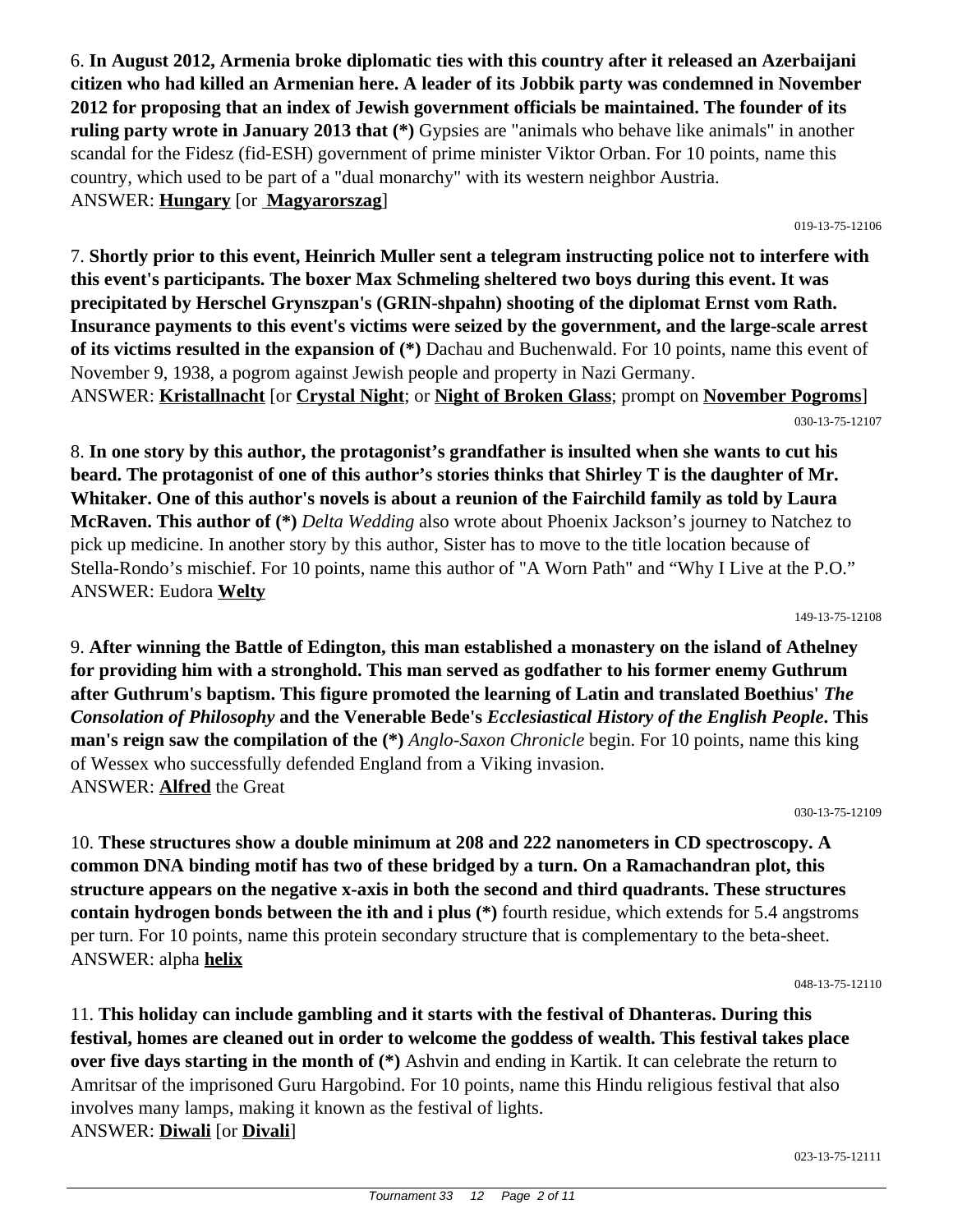12. **Examples of these figures with non-integer Hausdorff dimensions include Barnsley's fern and the Gosper island. One type of this figure is the boundary between the prisoner set and escape set of a sequence of iterations, of a function of a complex number; that type of this entity is the Julia set. Benoit Mandelbrot is considered the founder of the study of these things. The (\*)** Koch snowflake and Sierpinski triangle are examples of these figures, whose perimeter is addressed by the "shoreline paradox." For 10 points, name these self-similar figures. ANSWER: **fractal**

13. **A jazz interpretation of one piece from this work was paired with a tribute to "Sweet Thursday" in a Duke Ellington album. The first version of this work included 26 movements, 8 of which were chosen in two equal groupings in the more familiar version. This work also includes a flute-and-oboe depiction of a sunrise and a piece which begins with a quiet tiptoe, but grows louder and faster to depict an (\*)** escape from the title location. For 10 points, "Morning Mood" and "In the Hall of the Mountain King" are found in what suites based on an Ibsen play, composed by Edvard Grieg? ANSWER: *Peer Gynt* Suites [or *Peer Gynt, Op. 23*; or *Peer Gynt Suite No. 1, Op. 46*, or *Peer Gynt Suite No. 2, Op. 55*]

14. **In one of this man's plays, Marguerite tries to get the title character to ignore Marie and recognize his imminent death. This author of** *Exit the King* **wrote one play which includes audience noises after the Old Man and Old Woman jump into the ocean, and another in which the Martins visit the** (\*) Smiths and the title character "always wears her hair in the same style." He wrote a play in which Berenger is the only person not to turn into one of the title animals. For 10 points, name this absurdist Romanian-born author of *The Chairs*, *The Bald Soprano*, and *Rhinoceros*. ANSWER: Eugene **Ionesco** [or Eugen **Ionescu**]

15. **Countries which shift away from producing food and into technology as their economies grow are practicing the "dynamic" form of this concept. Natural factors which give rise to this concept are accounted for in the Heckscher-Ohlin model. This idea was presented in** *The Principles of Political Economy and Taxation,* **using the example of English (\*)** cloth and Portuguese wine. For 10 points, name this David Ricardo-originated idea about trade, which explains why two countries may be better off trading in two goods even if one of them is more absolutely efficient at producing both goods. ANSWER: **comparative advantage**

16. **The government of this man passed the Conspiracy and Protection of Property Act, which decriminalized trade unions. This man satirized John Murray's failed attempt to launch a newspaper in his novel (\*)** *Vivian Grey*. This man broke with Robert Peel and, as a leader with George Smythe of the Young England movement, he fought against the repeal of the Corn Laws. For 10 points, name this Conservative who twice served as British prime minister, was the political rival of William Gladstone, and

was nicknamed "Dizzy."

ANSWER: Benjamin **Disraeli**

030-13-75-12116

187-13-75-12114

020-13-75-12113

131-13-75-12112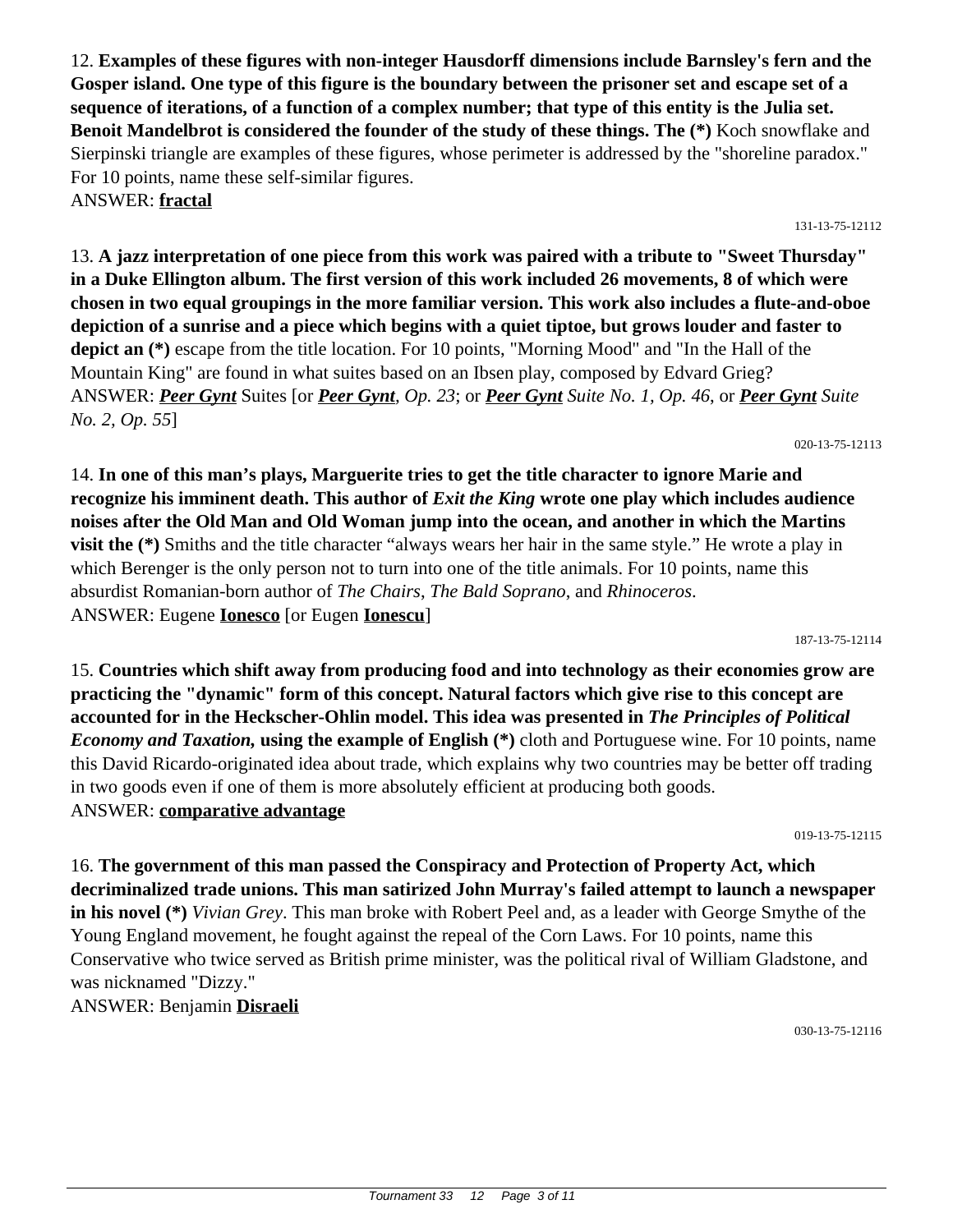17. **In one novel by this author, the title character becomes an assistant to Max Gottlieb and later stops the spread of plague in St. Hubert. In this author's first major novel, Carol Kennicott is heavily scrutinized by the residents of Gopher Prairie. (\*)** Riesling shoots his wife during a vacation in Maine with the title character in another of this man's novels, whose protagonist is unsatisfied with the life of the middle class. For 10 points, name this American author, whose novels include *Arrowsmith, Main Street,* and *Babbitt.*

ANSWER: Sinclair **Lewis** [or Harry Sinclair **Lewis**]

18. **A doctor who fought in this battle refused to take a position of command under Artemas Ward, instead serving as a regular; that man, who died in this battle, was Joseph Warren. One side in this battle opposed Thomas Gage's plan to occupy Dorchester Heights. William Howe's troops led three assaults in this battle against troops on (\*)** Breed's Hill. Israel Putnam may have ordered in this battle, "Don't fire until you see the whites of their eyes." For 10 points, name this costly British victory in the Revolutionary War fought in Boston.

ANSWER: Battle of **Bunker Hill** [accept Battle of **Breed's Hill** before read]

023-13-75-12118

19. **Early canvases by this artist include** *Male and Female* **and** *The She-Wolf***. This artist embedded a key, several coins and thumbtacks, and some cigarette butts in another painting, whose title was taken from a speech in** *The Tempest***. This artist of** *Full Fathom Five* **was heavily inspired by American (\*)** Indian sand painting. He would often fling paint in a dance-like manner until he was satisfied with the canvas. For 10 points, name this American abstract expressionist artist known for his action painting and his nickname, "Jack the Dripper". ANSWER: Paul Jackson **Pollock**

201-13-75-12119

20. **The Parchment model and the Russian doll model describe the multi-walled variety of these substances. This substance entirely consists of sp2-bonded atoms, and slicing a molecule of this substance lengthwise would produce graphene. Applications of this substance include (\*)** space elevators and combat jackets due to its incredibly high tensile strength. For 10 points, name this allotrope of carbon, a type of fullerene that has a cylindrical shape.

ANSWER: carbon **nanotube**s [prompt on **fullerene**; do not accept "buckminsterfullerene"]

048-13-75-12120

21. **A recurring theme in this novel is a violin sonata composed by Vinteuil. It opens with the narrator recalling how he used to go to bed early. In this work, the Verdurins host a group of people including Odette de Crecy, who eventually marries (\*)** Charles Swann. This novel is composed of several volumes including *Within a Budding Grove* and *Sodom and Gomorrah.* It begins with its narrator recalling his past after eating a madeleine cookie. For 10 points, name this long novel written by Marcel Proust.

ANSWER: *In Search of Lost Time* [or *Remembrance of Things Past*; or *A la Recherche du Temps Perdu* ; or *Swann's Way* until "*Within a Budding Grove*" is read]

192-13-75-12121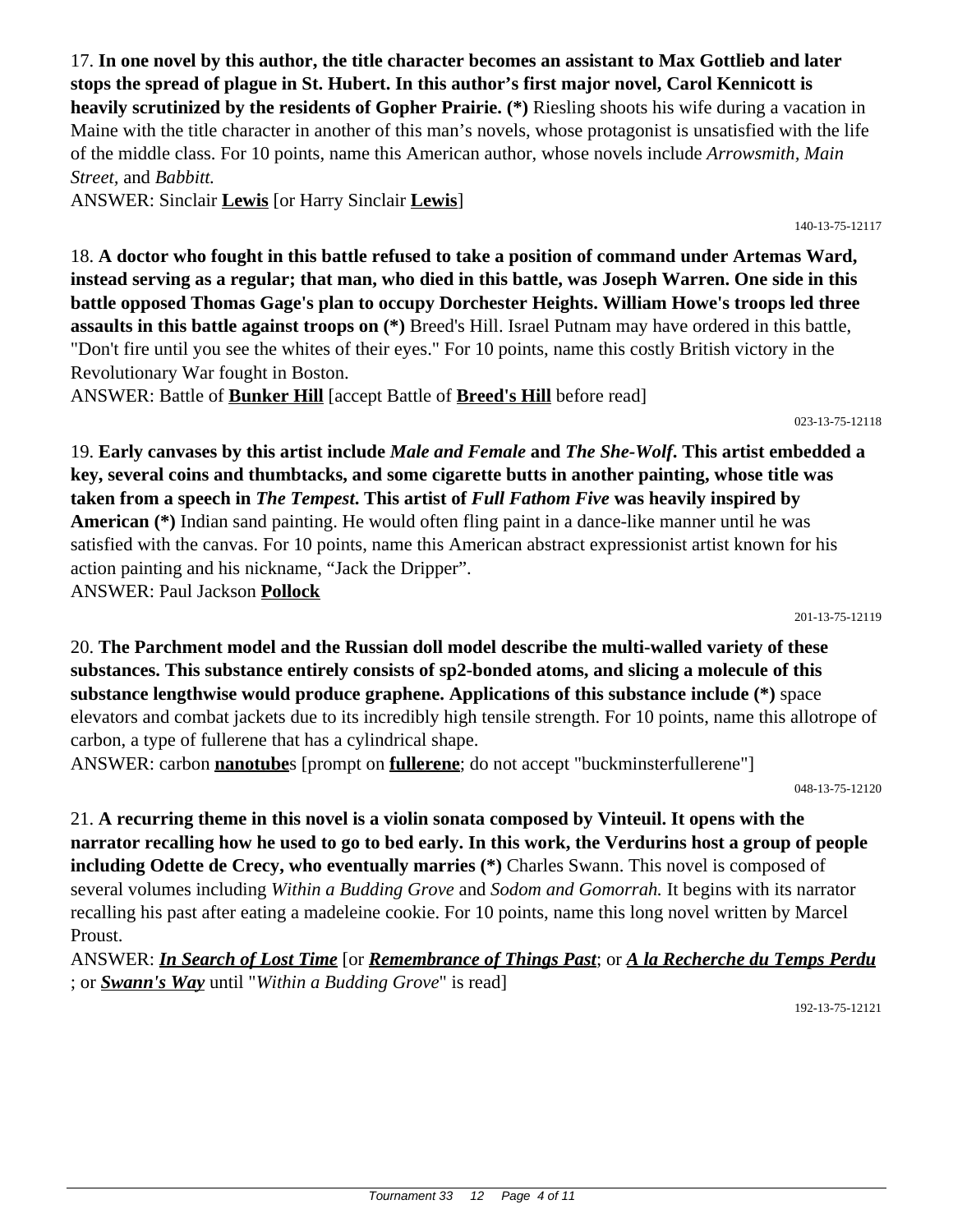22. **This period was ended by the signing of the Cullen-Harrison Act. George Remus became prominent and rich during this period, and Frank Costello claimed to have worked with Joe Kennedy during it. This period, started by the Volstead Act, saw the formation of the Untouchables under Eliot Ness. This period saw the rise of (\*)** gangsters such as Al Capone and the opening of many speakeasies. For 10 points, name this period initiated by the Eighteenth Amendment that banned the manufacture and sale of alcohol.

ANSWER: **Prohibition**

023-13-75-12122

23. **This structure encodes the AR receptor, and this structure's inability to undergo "crossing over" makes it susceptible to Muller's ratchet. This structure, which contains a pseudoautosomal region, has been shrinking for the last few (\*)** million years. Deletions in this structure often cause infertility, because genes like SRY on this structure are required for testes and sperm development. For 10 points, name this small chromosome that is only present in males. ANSWER: **Y** chromosome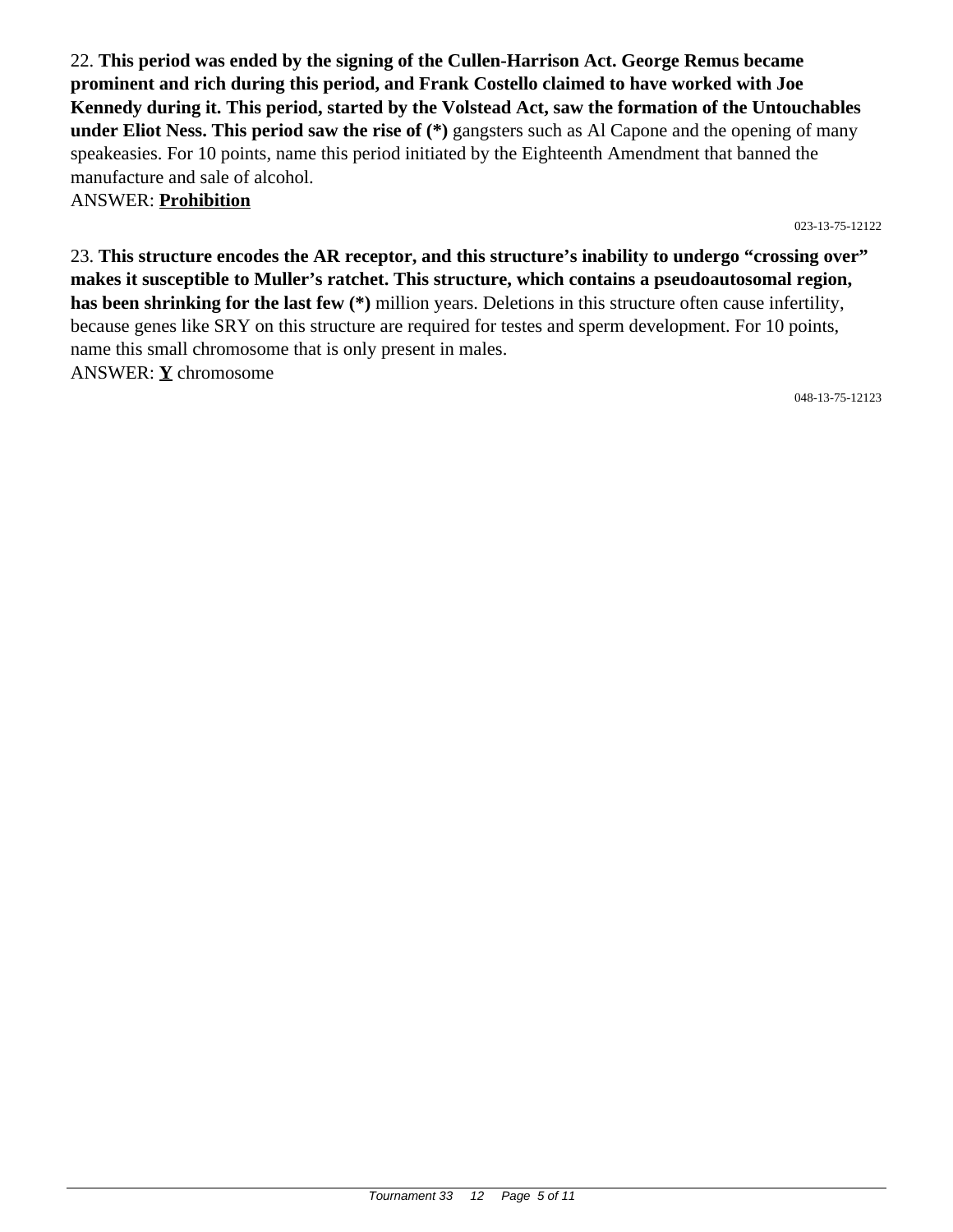**Tournament 33 Round 12 Bonuses**

1. This man defeated the Mahdist forces at the Battle of Omdurman in 1898. For 10 points each: [10] Name this British general who then became governor-general of the Sudan and took part in the

Fashoda Incident.

ANSWER: Horatio Herbert **Kitchener**

[10] Kitchener followed those actions up by serving in this war, which set Britain against the Transvaal and Orange Free State and was ended by the Treaty of Vereeniging.(vee-REE-nee-ging)

ANSWER: Second **Boer** War [or **South African** War]

[10] Kitchener then went to this country, where he feuded with its Viceroy, George Curzon, until Curzon resigned his post.

ANSWER: Republic of **India** [or **Bharat**iya Ganarajya]

023-13-75-12201

2. This man wrote an allegorical work called *The Pilgrim's Regress*. For 10 points each:

[10] Name this author who claimed that Jesus is a lunatic, a fraud, or God in a trilemma he proposed in his book *Mere Christianity*.

ANSWER: C. S. **Lewis** [or Clive Staples **Lewis**]

[10] In this epistolary novel by Lewis, the title devil and his pupil Wormwood unsuccessfully attempt to corrupt a young Englishman known as "The Patient."

ANSWER: *The Screwtape Letters*

[10] This earlier Christian author of the allegory *The Holy War* described Christian's travels to the Celestial City in *The Pilgrim's Progress.*

ANSWER: John **Bunyan**

030-13-75-12202

3. In this musical's finale, a chorus called the Tribe repeatedly sings "Let the Sunshine In." For 10 points each:

[10] Name this "American Tribal Love-Rock Musical" which premiered in 1968. It includes a controversial nude scene and a recitation of the "Hare (hah-RAY) Krishna" by its hippie characters.

ANSWER: *Hair: An American Tribal Love-Rock Musical*

[10] A band called The 5th Dimension tacked "Let the Sunshine In" onto their cover of this opening song of Hair. It heralds the "dawning" of an era when "peace will guide the planets / and love will steal the stars."

ANSWER: "The Age of **Aquarius**"

[10] This Czech-born director of *One Flew Over the Cuckoo's Nest* and *Amadeus* helmed the 1979 film adaptation of *Hair.*

ANSWER: Milos **Forman**

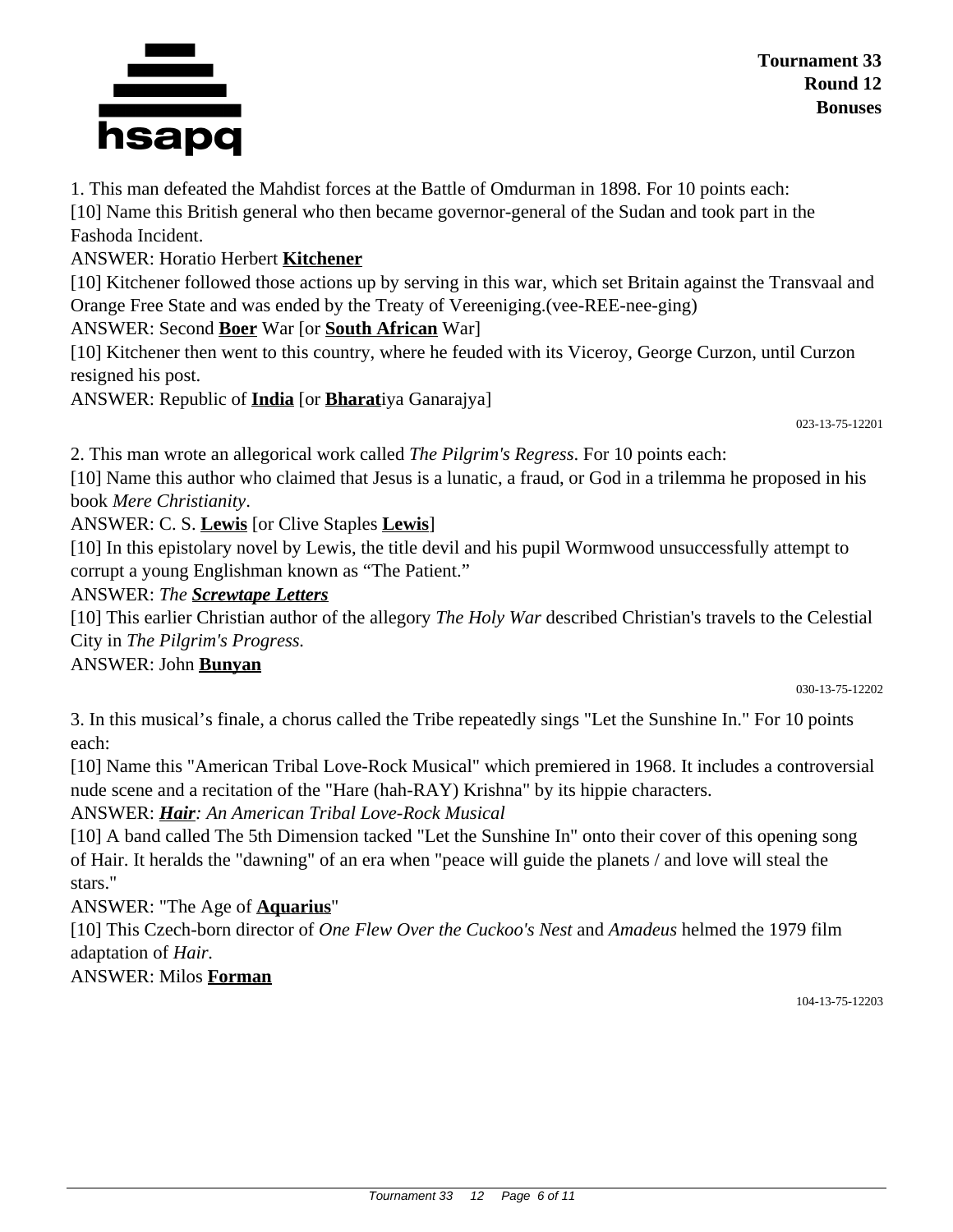4. One character in this novel steals a mummy from a museum to worship as "the new jesus." For 10 points each:

[10] Name this novel about Hazel Motes's attempt to start the Church Without Christ.

# ANSWER: *Wise Blood*

[10] *Wise Blood* was written by this woman. She wrote about the death of the Grandmother's family at the hands of the Misfit in her short story "A Good Man Is Hard to Find."

## ANSWER: Flannery **O'Connor** [or Mary Flannery **O'Connor**]

[10] O'Connor lived in this Southern state, where she set many of her stories. This state was also home to Tara, the plantation in *Gone with the Wind.*

## ANSWER: **Georgia**

121-13-75-12204

5. This 6/8 meter piece was intended to accompany the two-step, a dance form that later became synonymous with it. For 10 points each:

[10] Name this 1889 march commissioned for the essay contest awards ceremony of the title newspaper. ANSWER: *The Washington Post*

[10] *The Washington Post* was composed by this American, best known for composing the *The Stars and Stripes Forever* and developing a namesake instrument.

# ANSWER: John Philip **Sousa**

[10] Sousa played for this kind of ensemble belonging to the United States Marine Corps. This kind of ensemble frequently plays in parades and sporting events.

# ANSWER: marching **band**

6. Answer some questions about work done at CERN, for 10 points each:

[10] The Large Hadron Collider recently announced the discovery of this boson that is predicted by the Standard Model and is responsible for imparting mass.

ANSWER: **Higgs** boson

[10] Some of the work at CERN is capable of proving or disproving this theory, which states that all fundamental particles are eleven-dimensional vibrations of one-dimensional objects.

ANSWER: super**string** theory [or **M**-theory]

[10] Another phenomenon being tested at CERN is this idea, in which every bosonic particle has a fermionic partner and vice versa.

# ANSWER: **supersymmetry** [or **SUSY**]

048-13-75-12206

7. This hero ended up killing his son Connla because the latter could not reveal his name. For 10 points each:

[10] Name this hero of the Ulster Cycle. His lover was Fand and he defeated a dog to get his name. ANSWER: **Cuchulainn** (coo-HOO-lin) [or **Setanta**]

[10] The Cuchulainn story comes from the pre-Christian society of this island, from which the Fenian cycle also originated.

# ANSWER: **Ireland**

[10] Cuchulain used his toes to hurl this terrible spear, which opened into thirty barbs when it pierced its victim.

ANSWER: the **Gae Bulg**a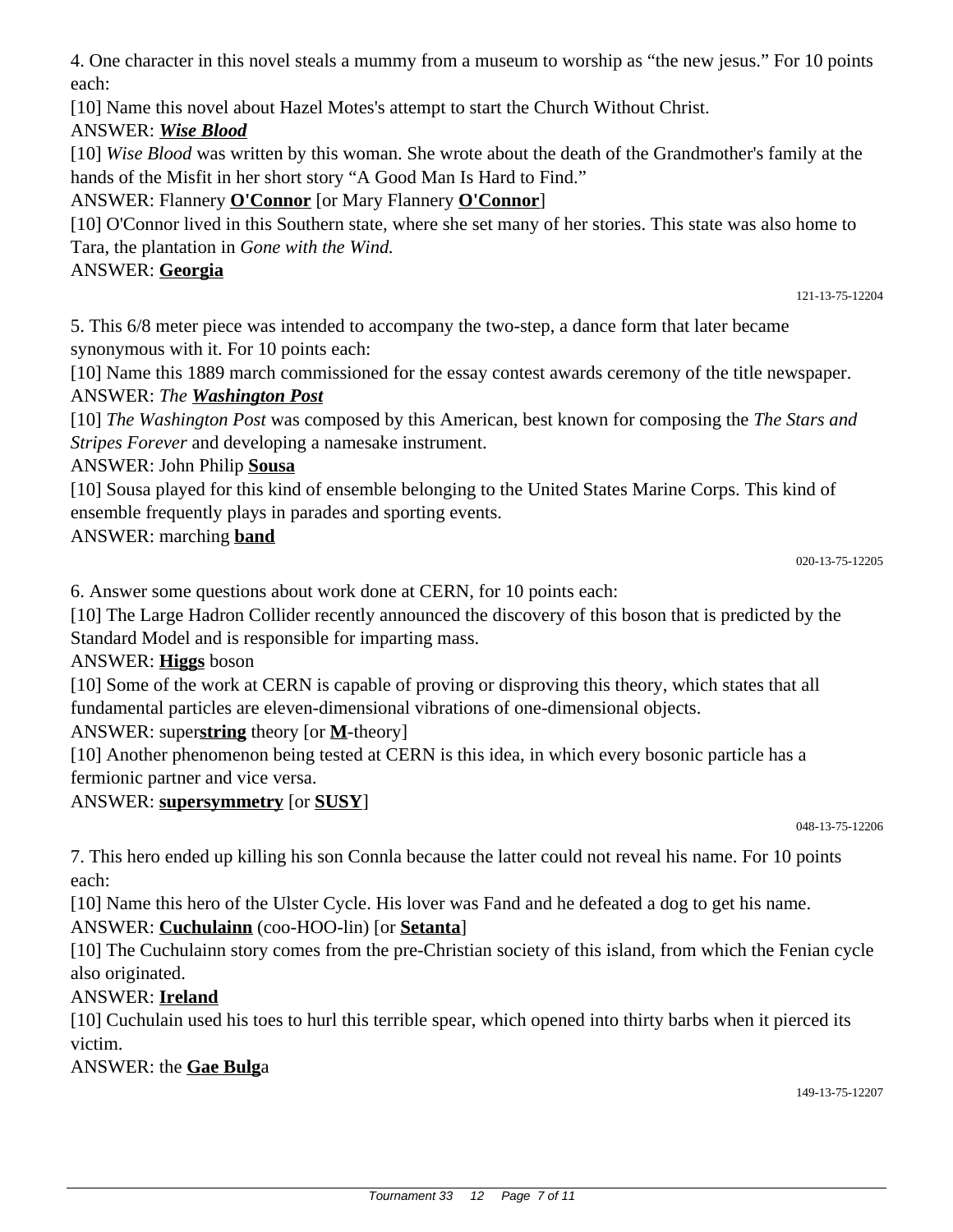8. Tessie Hutchinson ends this story shouting "It isn't fair!" before the town falls upon her. For 10 points each:

[10] Name this short story by Shirley Jackson about a small town tradition of drawing lots to decide whom to stone.

ANSWER: "The **Lottery**"

[10] "The Lottery" first appeared in this magazine. This magazine was founded by Harold Ross and early on published many stories and cartoons of James Thurber.

## ANSWER: *The New Yorker*

[10] Another short story to debut in *The New Yorker* was "A Perfect Day for Bananafish" by this man. This man wrote about members of the Glass family in *Frannie and Zooey.*

ANSWER: J. D. **Salinger** [or Jerome David **Salinger**]

121-13-75-12208

9. Answer these questions about the cell cycle, for 10 points each.

[10] In diploid cells, this process of division into two equal cells occurs during the cell cycle's M-phase. ANSWER: **mitosis**

[10] Interphase, the long portion of the cell cycle between M-phases, contains this phase between the G1 and G2 gap phases. In this phase, DNA replication occurs.

ANSWER: **S** phase [or **synthesis** phase ]

[10] The cyclin-dependent type of this class of enzymes promote transcription factors which move a cell through the cell cycle. In general, these enzymes phosphorylate their targets.

ANSWER: protein **kinase**s [or cyclin-dependent **kinase**s]

10. This leader took control of the Kanto region by defeating the Hojo clan. For 10 points each:

[10] Name this namesake of a Japanese shogunate that came to power after his victory at Sekigahara.

ANSWER: **Tokugawa** Ieyasu [or **Tokugawa** Shogunate; or **Tokugawa** Bakufu]

[10] In 1868, the Tokugawa Shogunate was deposed by this event, whose goals were espoused in the Charter Oath. Its namesake emperor had the given name Mitsuhito.

## ANSWER: **Meiji** Restoration

[10] This war started in 1868 and helped further solidify the Restoration and the end of the Tokugawa Shogunate.

ANSWER: **Boshin** War

192-13-75-12210

11. Theodor Adorno claimed that after what happened at one of these places, "writing poetry is barbaric." For 10 points each:

[10] Name these places, one of which Primo Levi remembered in his work *If This Is a Man.*

ANSWER: Nazi **concentration camp**s [or **extermination camp**s; or **death camp**s]

[10] Another work based on experiences in a concentration camp, this novel is based on the much longer *And the World Remained Silent.* Its narrator Eliezer describes seeing God die in the form of a hanged child. ANSWER: *Night* [or *La Nuit*]

[10] *Night* was written by this Nobel laureate.

ANSWER: Elie **Wiesel**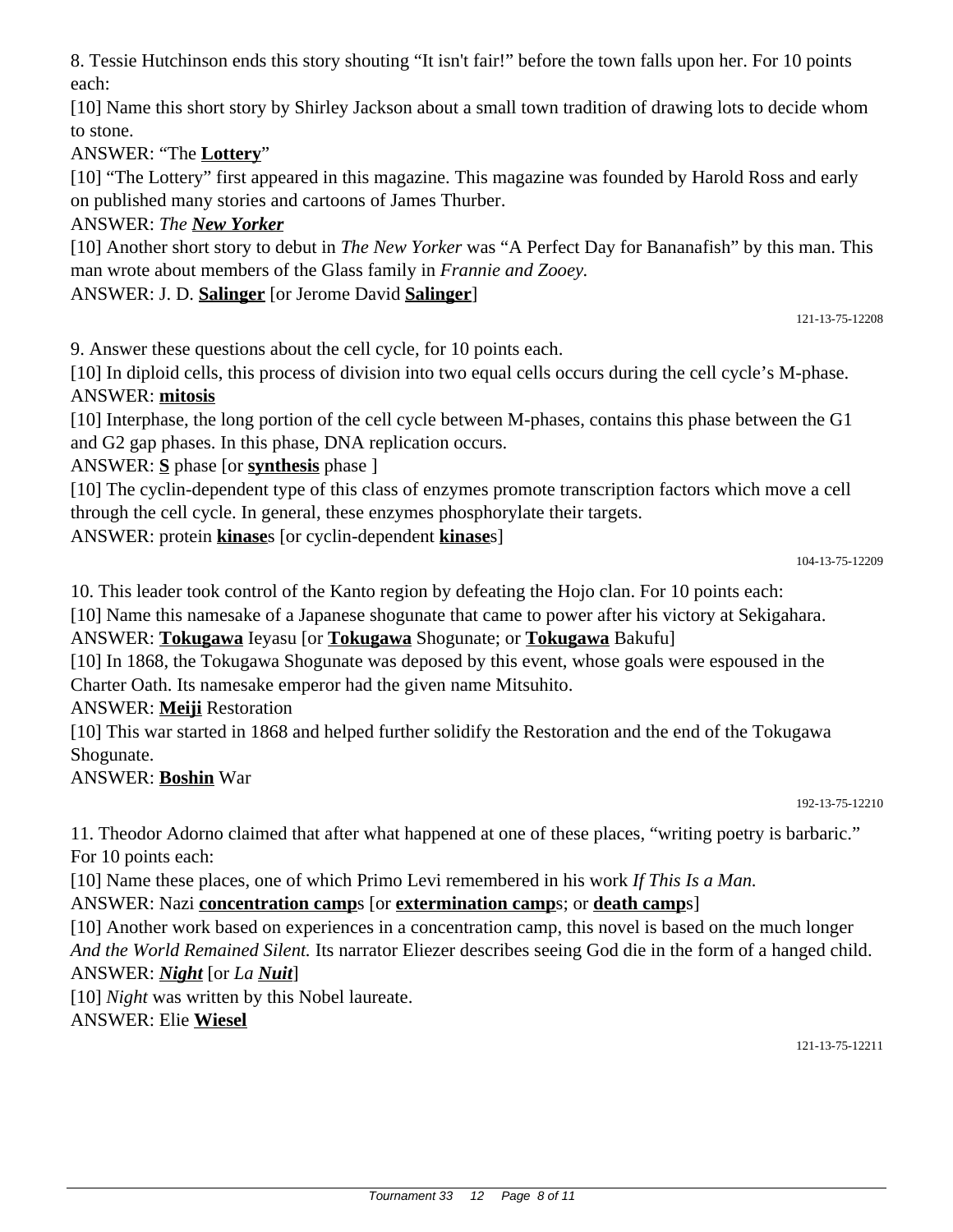12. The military showed their support for this man by shelling their country's own White House in a 1993 constitutional crisis between him and the Supreme Soviet. For 10 points each:

[10] Name this first president of the Russian Federation, who took power after the dissolution of the USSR. ANSWER: Boris Nikolayevich **Yeltsin**

[10] Yeltsin's last prime minister was this man, who served as President of Russia for most of the 2000s. He is often criticized for being too authoritarian.

ANSWER: Vladimir Vladimirovich **Putin**

[10] Yeltsin ordered the release of several confidential documents pertaining to this Korean Air Lines Flight, which was shot down by a Soviet interceptor over the Sea of Japan in 1983.

ANSWER: Korean Air Lines Flight 00**7** [or KAL 00**7**; or KE 00**7**]

020-13-75-12212

13. The Cannon-Bard theory of this phenomenon holds that its cognitive and physiological components occur in parallel. For 10 points each:

[10] Name these phenomena whose varieties include anger, fear, and joy.

## ANSWER: **emotion**s

[10] The Cannon-Bard theory was developed in opposition to the theory devised by this man and Karl Lange. This author of *Pragmatism* created the nineteenth-century textbook *Principles of Psychology.* ANSWER: William **James**

[10] Stanley Schachter and Jerome Singer developed this theory of emotion, according to which people determine they are experiencing an emotion due to arousal and then infer what emotion it is from their circumstances.

ANSWER: Stanley-Schachter **two-factor** theory

14. This painting features the etching *Black Lion Wharf* in the background. For 10 points each:

[10] Name this painting that features an austere, seated maternal figure wearing a dark dress.

#### ANSWER: *Arrangement in Grey and Black No. 1* [or *Whistler's Mother*; **Moderator note: accept, but do not reveal this alternate answer if it is not given**]

[10] This artist painted his mother in *Arrangement in Grey and Black No. 1*. Many of his works are titled for the predominant colors that they use.

ANSWER: James Abbott McNeill **Whistler**

[10] Another set of Whistler paintings is denoted by this musical term, a type of piece evocative of the night, many of which were composed by Chopin and Debussy.

# ANSWER: **nocturne**

088-13-75-12214

15. These stars generally have a mass between the Chandrasekhar and Tolman-Oppenheimer-Volkoff limits. For 10 points each:

[10] Identify these stars named for the fact that they consist almost entirely of the neutral particles found in the nucleus of an atom.

# ANSWER: **neutron** stars

[10] The Chandrasekhar limit is the mass limit on what closely related type of star that consists almost entirely of electrons?

# ANSWER: **white dwarf**

[10] Rotating neutron stars are given this name. They were discovered by Jocelyn Bell Burnell as radio sources that blink on and off at a constant frequency.

ANSWER: **pulsar**s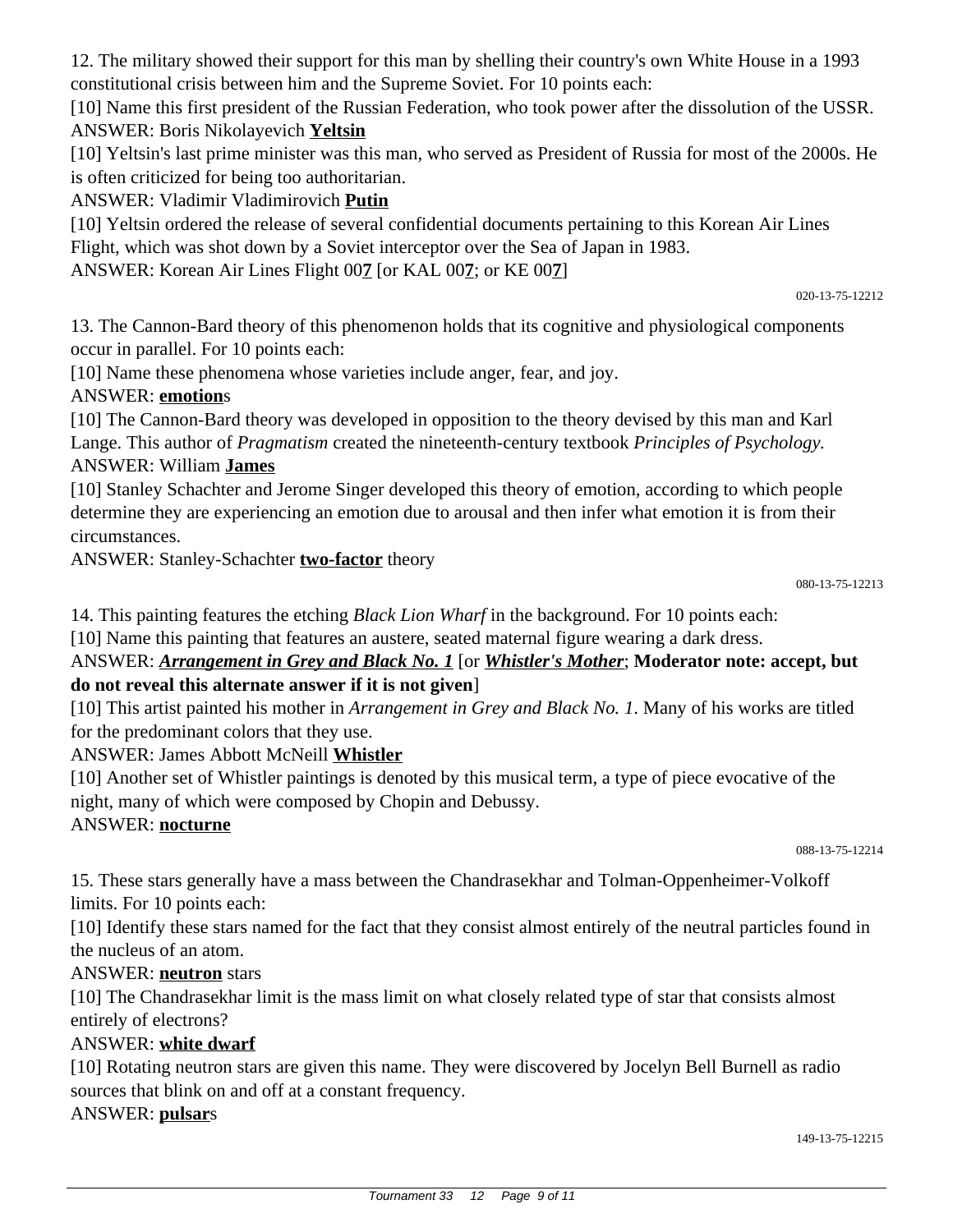16. This son of Haran was gotten drunk by his own daughters, who seduced him and bore the Moabites. For 10 points each:

[10] Name this man whose wife was turned into a pillar of salt when she looked back at the destruction of Sodom and Gomorrah as he fled.

# ANSWER: **Lot**

[10] Lot and his herds traveled alongside this Biblical patriarch, who had previously travelled from Ur to Canaan.

# ANSWER: **Abraham** [or **Avraham**; or **Ibrahim**; or **Abram**; or **Avram**]

[10] Abraham pleaded with God not to destroy Sodom, finally being promised that the city would be spared if only this number of righteous men could be found there. They were not. ANSWER: **ten**

```
104-13-75-12216
```
17. This element's triplet form is a diradical, with two electrons in a pi antibonding orbital. For 10 points each:

[10] Name this second-period element which forms a double bond to itself in its diatomic gaseous form. ANSWER: **oxygen** [or **O**; or **O2**]

[10] The triatomic allotrope of oxygen is this compound, which has a bond order of 1.5. This oxidizing agent is present in a namesake layer in the stratosphere.

ANSWER: **ozone** [prompt on "O3"]

[10] One failure of valence bond theory is that it doesn't predict this behavior for liquid oxygen, but molecular orbital theory does. In molecules, this property arises from unpaired electrons which align in an external field.

ANSWER: **paramagnetism** [or word forms; prompt on **magnetism** or word forms]

190-13-75-12217

18. This Beethoven fan drinks milk laced with drugs, and his parents leave the fixing of his criminal behavior to a "post-corrective advisor" named P. R. Deltoid. For 10 points each:

[10] Name this character, whose attempts at "ultraviolence" are blocked by a feeling of sickness in his stomach after he is conditioned in jail by the Ludovico technique.

ANSWER: **Alex** DeLarge [or Alex **DeLarge**]

[10] Alex and his Nadsat-speaking teenage gang appear in this dystopian novel by Anthony Burgess. ANSWER: *A Clockwork Orange*

[10] Another Anthony Burgess novel, *Nothing Like the Sun*, features this woman, the addressee of Shakespeare's last twenty-six sonnets, as a character named Fatimah.

ANSWER: the "**Dark Lady**"

104-13-75-12218

19. The Brady Bill was named after this President's Press Secretary, who was shot by John Hinckley, Jr. For 10 points each:

[10] Name this President of the 1980s who supported supply-side economic policies.

ANSWER: Ronald Wilson **Reagan**

[10] In 1986, Reagan elevated this man to Chief Justice of the Supreme Court, in which role he served until 2005.

ANSWER: William Hubbs **Rehnquist** [or William Donald **Rehnquist**]

[10] Reagan nominated this man for the Supreme Court in 1987, but he was rejected as an extremist by 58 Senators and Anthony Kennedy was later approved without a dissenting vote.

ANSWER: Robert Heron **Bork**